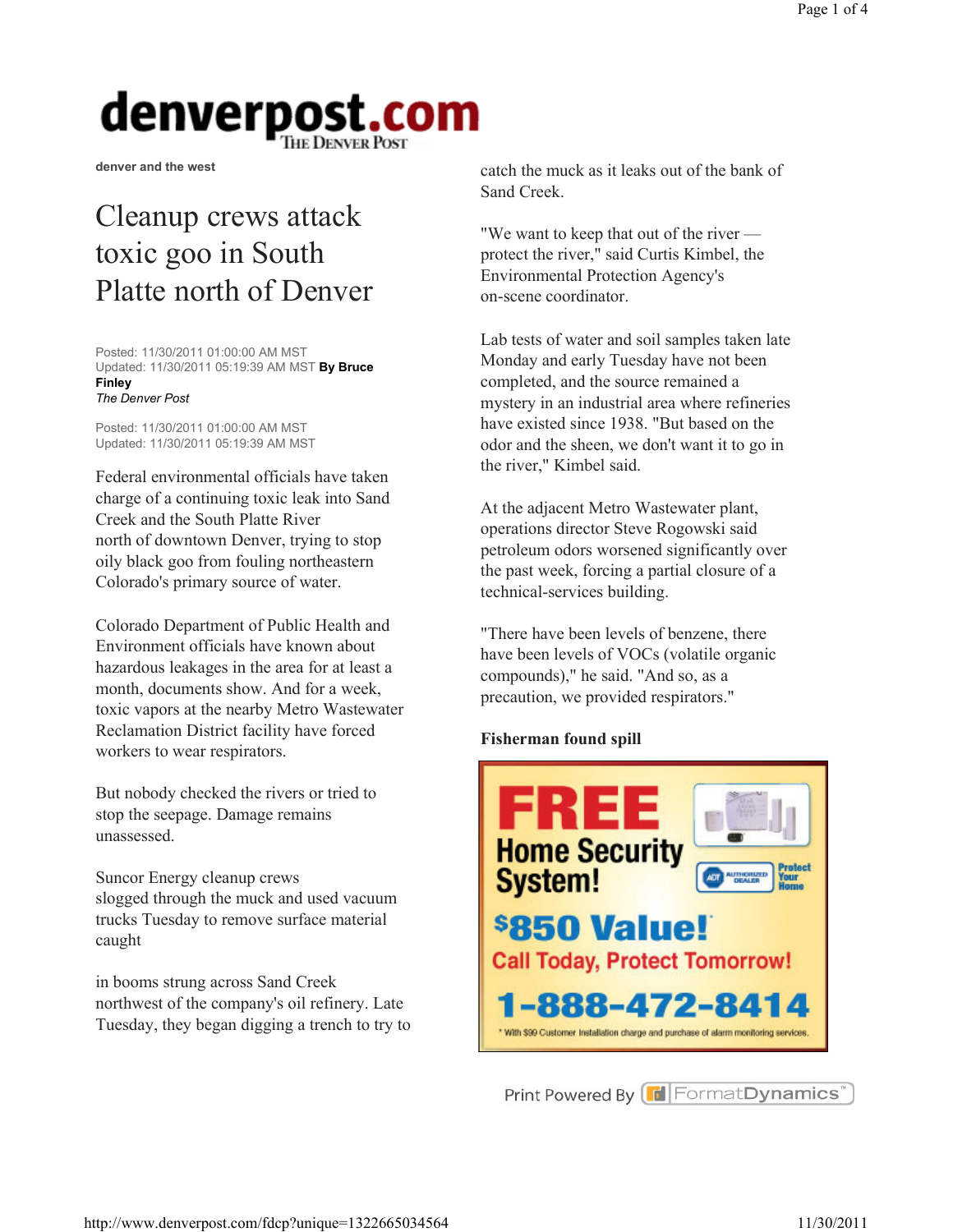A fisherman wading in the river Sunday morning detected the spill and tried to notify authorities, scratching out phone numbers on the sand until he finally reached a state response coordinator who asked if he could call him back in 20 minutes.

"I said, 'No! Is this how Colorado responds to oil spills?' He said, 'You are right' and took down the info," said angler Trevor Tanner, 37, an aerospace engineer. "What I pictured was, when I make a call that there was an oil spill, people come in with sirens blazing."

Reports of spills often are referred to local agencies. After receiving the report from the state health department, Tri-County Health Department investigators tried to locate the spill but could not.

Meanwhile, Tanner wrote about what had happened on his fishing blog, and a reader in Boise, Idaho, later called The Denver Post.

EPA duty officer Craig Myers dispatched Kimbel shortly before noon Monday.

Kimbel stood on a bike-path overpass and looked down at the South Platte. He could not see the sheen but smelled the odor. He then hiked along Sand Creek from the confluence with the South Platte to where the black goo was thickest — about a mile northwest of the refinery and launched an EPA response.

Suncor officials later reported a spill.

The state health department was well aware of problems at the site.

An Oct. 26 letter from the health department to Suncor's senior remediation officer said

"recent releases of hazardous waste and hazardous constituents onsite are now migrating offsite in excess of applicable standards."

Tuesday evening, EPA and Suncor officials met at the refinery



A worker wearing a respirator cleans up oily muck Tuesday in Sand Creek near the Suncor Energy plant north of Denver. (RJ Sangosti, The Denver Post )

and decided to try digging the trench. Health department officials did not attend because agency experts were needed to respond to media calls, health department spokesman



Print Powered By FormatDynamics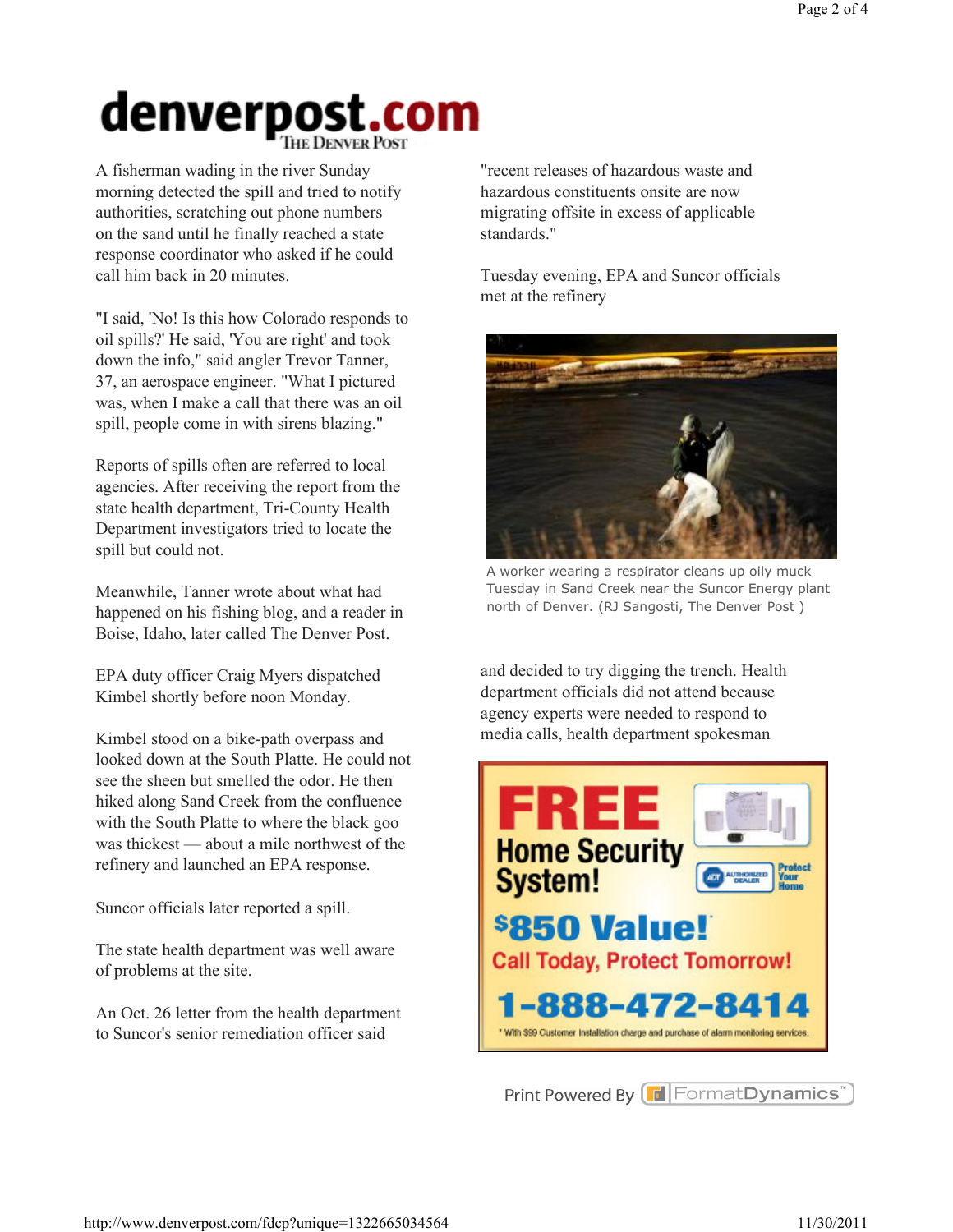Warren Smith said.

It is unclear how long the oily material has been leaking into the creek and South Platte.

Health department officials doubt the muck has been leaking into the creek for as long as a month, said Walter Avramenko, leader of the department's hazardous-waste corrective-action unit.

"Somebody would have noticed it," Avramenko said. "My guess is what we are talking about at the present moment is something that happened only recently."

#### Health risks unknown

He said health department officials "only learned of the vapor-intrusion issue at the Metro Wastewater facility" on Monday.

Potential public-health risks have not been assessed. Lab test results "will help us evaluate what risk may exist, if any," Avramenko said.

A Colorado Division of Parks and Wildlife employee checked out Sand Creek on Tuesday morning and did not notice dead fish, suggesting less than acute toxicity in the water.

State health officials said they notified downriver municipal and agricultural water providers about the spill. At least one agency shut off its intake from the South Platte and was drawing water instead from Standley Lake on the west side of the metro area.

Suncor has been monitoring contaminated groundwater under the refinery site it

inherited from Conoco, including a hydrocarbon plume that has spread onto adjacent property owned by Metro Wastewater.

But "we really don't have a sense of where this material is coming from," Suncor vice president for refining John Gallagher said. "It is coming out of the ground. It is not coming out in a rapid manner. But it is coming out."

Suncor's water testing focuses on water running off its property, and company employees "do not monitor water that is downstream of our location," Gallagher said.

The health department and other state agencies also did not test river water this past month.

Tanner said he will discuss this incident with Trout Unlimited, the fisheries conservation advocacy group.

"I could see the currents in the water. They kind of glowed funny. I noticed the gas smell but kind of brushed it off as being Commerce City. But I really started to smell it once I got



Print Powered By **F** Format Dynamics<sup>®</sup>